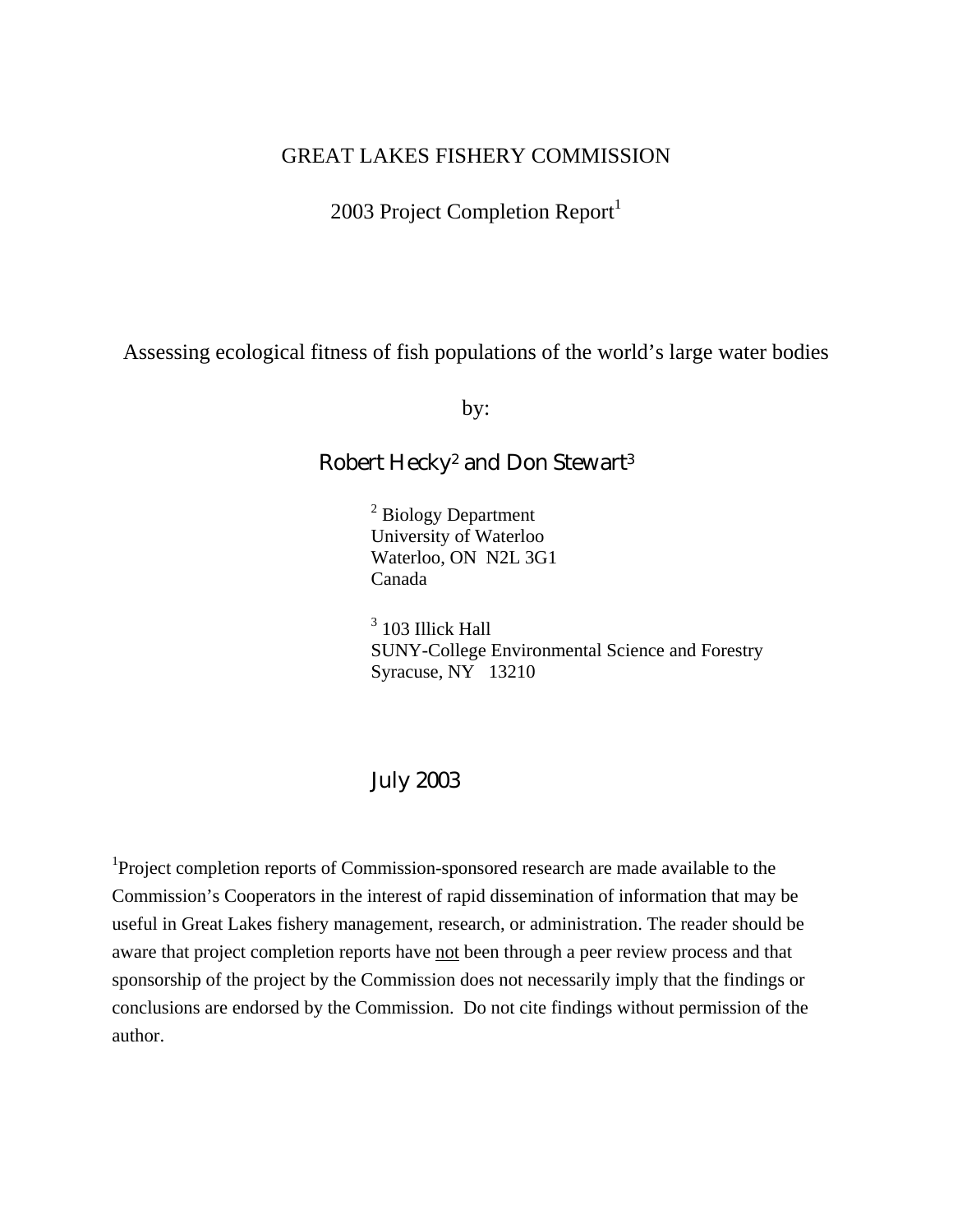# **BOARD OF TECHNICAL EXPERTS**

# **RESEARCH TASK FINAL REPORT**

**Project Title**: Assessing ecological fitness of fish populations of the world's large water bodies

**Principal Investigators**: R. Hecky and D. Stewart

**Project Initiation Date**: 10 June 1999

**Project Completion Date**: June 2003 (extended to July 31, 2003)

**Project Objectives:** The overall goal of the project is to improve the ability of fisheries managers to assess fitness of fish communities to determine best practices to improve fitness of desirable species while maintaining ecosystem integrity. Specific objectives are:

- 1. Identify current approaches for assessing and managing the fitness of fish populations inhabiting diverse, large water bodies.
- 2. Provide a foundation for an international network concerning fitness assessment.
- 3. Organize annual symposium at IAGLR for information presentation.
- 4. Distill and synthesize annual symposium results to highlight management approaches
- 5. for improving fitness of target species and communicate these to the commission.
- 6. Provide opportunities for visiting scientists to further collaborate with the North American Great Lakes research community.
- 7. Synthesize information for journal publication.

# **Project Deliverables**:

- 1. Host three successive annual symposia at IAGLR.
- 2. Provide progress reports and summaries of identified "best practices" for assessing and managing from a "fitness" perspective
- 3. Produce final report documenting insights from the symposia and collaborations.

# **Period Covered in This Report**: June 1999-June 2003

#### **Progress Towards Objectives/Deliverables**:

All deliverables were met. The three sessions were successfully held and included scientists addressing large lakes and coastal waters around the world. In total 23 scientists received total (15) or partial support (8) for attendance. In most cases for the sponsored attendees, this was their first IAGLR meeting and their first opportunity to interact with fisheries scientists and issues on the Laurentian Great Lakes. All agreed there were remarkable similarities in the stresses on fish populations especially in terms of exploitation but divergence on some of the environmental issues e.g. African lakes concerned with impacts of increasing eutrophication while Laurentian lakes are recovered and concern is on oligotrophication and exotic species. Summaries of the sessions in 2001 and 2002 have already been provided in previous progress reports (and are given in appendix B and C ) although the summaries are not focussed on the "fitness" theme (see discussion of objectives below). The synopsis of this year's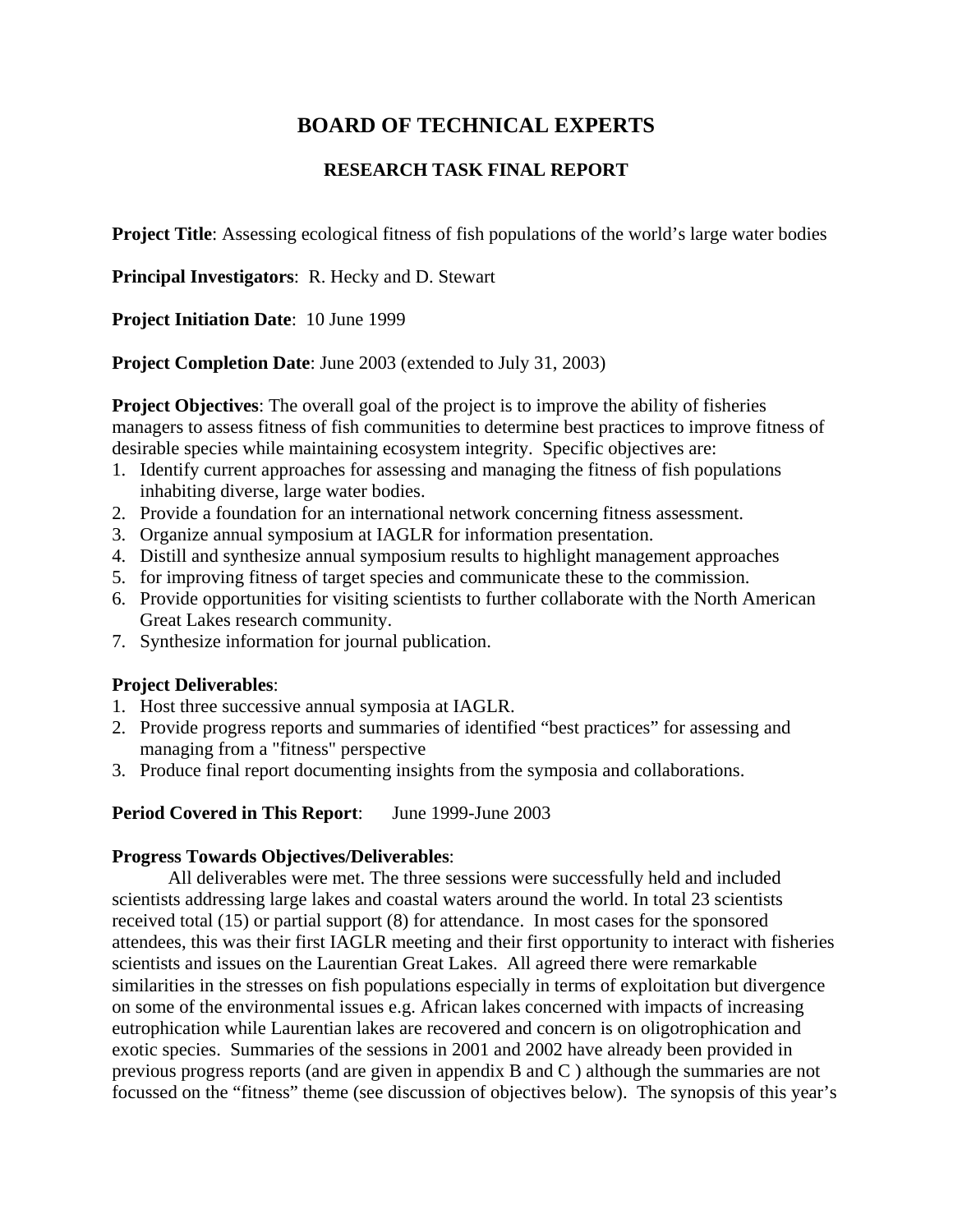session is included as Appendix D. In the appendix A to this report are the abstracts/announcements for each of the special sessions. The summaries highlight the subject matter of the presentations offered and emphasize any substantive conclusions.

The objectives of the project were inconsistently achieved and are reviewed here: Identify current approaches for assessing and managing the fitness of fish populations inhabiting diverse, large water bodies.

- *Identify current approaches for assessing and managing the fitness of fish populations inhabiting diverse, large water bodies*. This objective was poorly met although the issue of fitness was the topic of several presentations in each session. It proved difficult to find international speakers from different parts of the world who could address fitness in a quantitative manner. So the decision was made and vetted through BOTE to deemphasize the fitness focus in order to maintain broad international participation and perspective. The difficulty with "fitness" as a topic is best illustrated by the response of an African scientist during the first session as to what is fitness. To him it was a fish that could sustain the fishing pressure of current exploitation rates, a very practical approach but best addressed as viability of the population. In Africa the greatest issue in the fisheries is trying to control effort or maintain total fish production in the face of burgeoning and hungry human populations. Concern about species extinction, let alone genetic shifts in populations, are hardly an issue yet, despite these African lakes having the highest ichthyodiversity in the world. Consequently the focus of the sessions shifted away from fitness towards viability of fish populations and global factors that can affect viability and fitness.
- *Provide a foundation for an international network concerning fitness assessment.* There was a strong sense of community based upon the concept of sustainability of fisheries and viability of desirable fishes. Good linkages with some of the African research institutions in particular were forged among the international scientists. The GLFC has the potential to provide significant guidance to fledging international management organizations such as the Lake Victoria Fisheries Organization (LVFO). As most successful networks are, at their core, founded on personal relationships among practicing professionals, it can be said that a good foundation has been laid for continued cooperation and interaction. It cannot be said that the sessions culminated in a network for assessing fitness. Though desirable, such a network is still in the distant future.
- *Organize annual symposium at IAGLR for information presentation.* This objective was very successfully accomplished with outstanding scientists and excellent presentations.
- *Distill and synthesize annual symposium results to highlight management approaches for improving fitness of target species and communicate these to the commission.* For each session, summaries were made of the presentations and included in the BOTE progress reports. Because the sessions generalized the fitness topic and became more focussed on sustainability of fisheries, this objective as originally formulated could not be met.
- *Provide opportunities for visiting scientists to further collaborate with the North American Great Lakes research community.* This objective was accomplished not only through sharing of information and data at the meetings; but, in at least three cases, collaborative research initiatives were initiated. However, the participation of North American scientists working on the Laurentian lakes in the sessions was less than anticipated, and this restricted the opportunities for collaboration.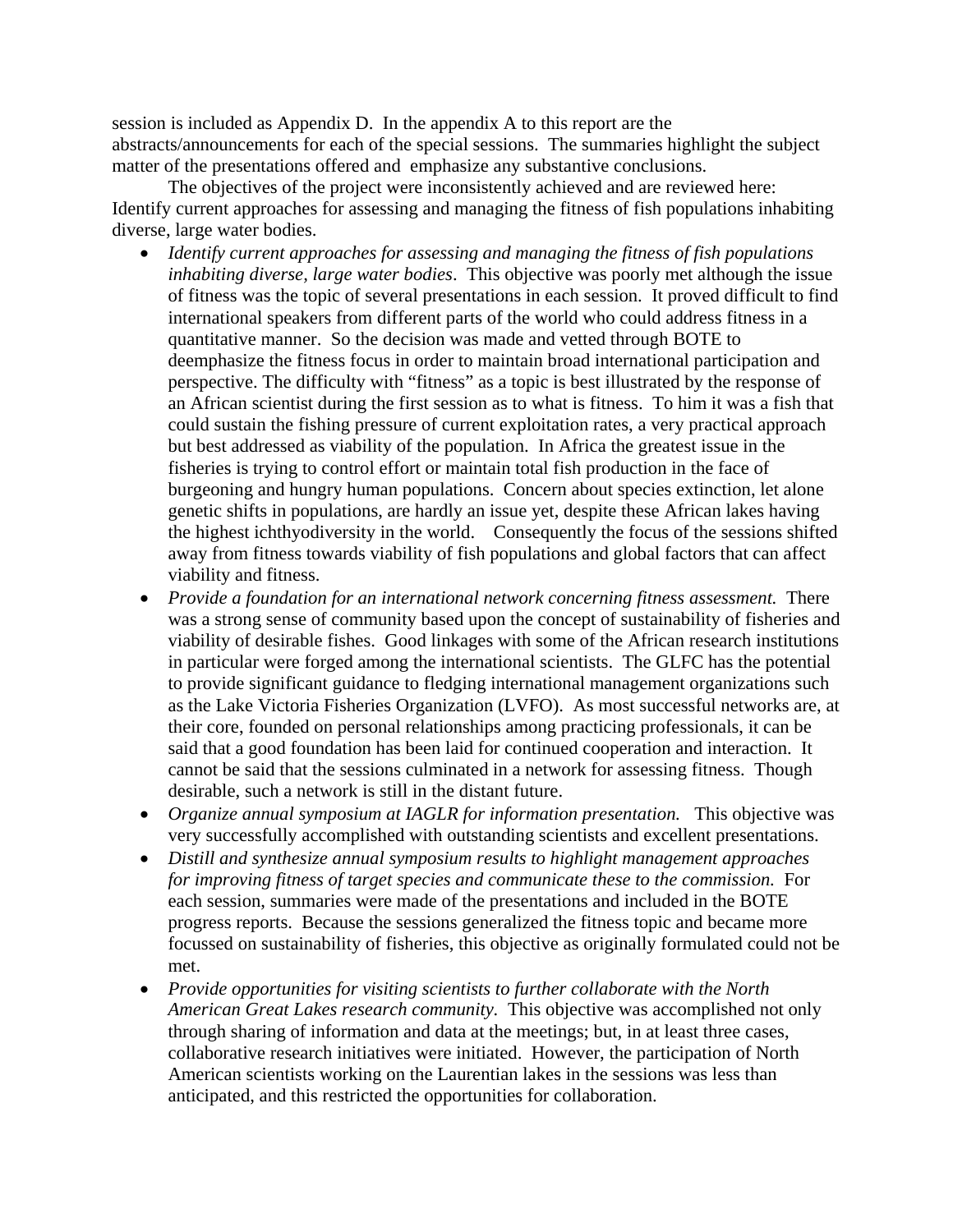• *Synthesize information for journal publication.* Agreement was reached among most of the participants in the 2002 session on Vision, Visibility and Viability to prepare a review/perspective article for primary publication, most likely *Canadian Journal of Fisheries and Aquatic Sciences* with R. Hecky to take the lead. There was also agreement reached at the 2003 session for the participants to submit articles for publication in *Journal of Great Lakes Research* or another suitable journal as a special section of viability of fish populations (D. Stewart to coordinate).

#### Lessons learned by the co-organizers:

 There was a presumption that North American scientists would willingly participate in these fisheries oriented sessions at IAGLR. In fact this was not the case. Participation by "non-sponsored" scientists from the North American lakes (i.e. excluding the co-organizers who participated in each session) was quite limited. The sessions were well attended and did attract participation by North American scientists working on international great lakes to nearly the same extent that it attracted North American scientists working on North American Great Lakes. As a result, opportunities to form collaborative ventures between Laurentian Great Lake scientists and international scientists were more limited than expected. In part this may be the result of North American fisheries scientists preferring other meeting venues to IAGLR, or it may simply be that the session topics were not as attractive as they might have been. If it were to be done again, it might be preferable to "pair" lakes, e.g. Lake Erie and Lake Victoria or Lake Superior and Lake Baikal, and invite both North American and international scientists working on those lakes to participate to increase the possibilities for collaborative analysis and research. An example of this approach is a proposed Special Session at next year's 2004 IAGLR by GLOW (Great Lakes of the World; this will be the fourth International GLOW symposium) on "Great Lake Canaries: The Shallow Great Lakes will invite speakers on Lakes Erie, Winnipeg and Victoria" to share perspectives on environmental and fisheries issues in these productive shallow lakes that have large fisheries and are the first to respond to environmental disruptions. This session is co-organized by M. Munawar and R.E. Hecky, and GLFC might want to consider co-sponsoring the session as a continuation of this international task. The previous GLOW symposia have each led to book publications, and that is the intention for the 2004 symposium/session.

 Participation was sponsored for Russian scientists in the last two sessions (Lake Baikal and Lake Ladoga) but their ability to interact with other scientists was restricted by their very limited knowledge of English. Future invitations should be linked either to a specific request to Russian scientists with good English skills (all our correspondence was in English but verbal performance was different!) or recognize the need for the provision of an interpreter.

 International participation is expensive for the participants; and, certainly from Africa, their ability to participate (without sponsorship) will be limited for the near future. GLFC might consider a "twinning" relationship with LVFO in which LVFO might nominate an outstanding African scientist working on Lake Victoria to attend the annual IAGLR meeting to strengthen cooperation between the organizations and insure information and technology transfer between the lakes. We did manage to attract European scientists who were willing to self-fund, but the capacity for Russian scientists is nearly as limited as the African scientists. It would be worth exploring if this is as great a problem at other international meetings which are more focused on fisheries than IAGLR, i.e. the individual scientist's capacity to generate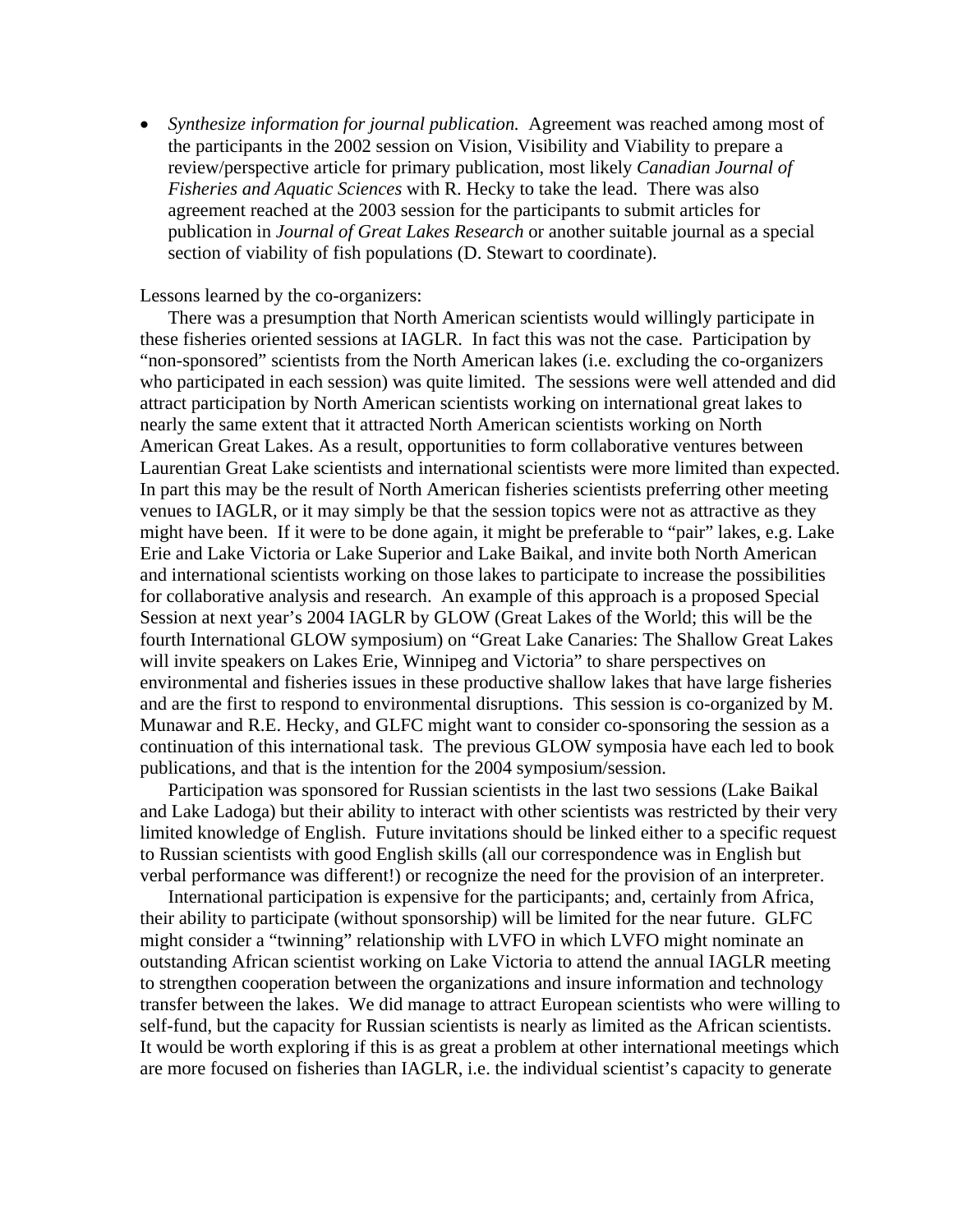national funding for meeting attendance may be easier for large international fisheries meetings.

 Publications from this task are expected, but there will be issues of costs for the participating scientists and even of editorial time for those putting together the publications. These costs issues (JGLR is expensive especially by African but even European standards) could erode enthusiasm for adhering to planned publication commitments. With the termination of the international task, this issue will be aggravated. BOTE may want to consider continuing support to the task to insure that planned publications are realized.

**Anticipated Progress Next Reporting Period:** This project is completed unless renewed/extended.

**Manuscripts Submitted/Published**: None yet; but commitment made for papers from 2003 session on "Viability of Fish Populations" and for a review article on "Vision, Visibility and Viability of Fish Populations" as outlined above.

**Signature of Principal Investigator(s)**: Don Stewart and Robert Hecky

**Date**: 31 July 2003

### **Appendix A. Descriptions of special sessions from IAGLR website**

#### **Special Session Abstract for IAGLR 2001**

#### **Fitness of fish communities in large lakes of the world (I)**

This first of three symposia sponsored by the GLFC to be held at forthcoming annual IAGLR meetings to address the topic of fitness will examine depth and area and their co-related environmental variables such as temperature, light, nutrients, oxygen *et al*. as habitat features which generate potential niche space (*sensu* Hutchinson) for founding fish species and their supporting food webs to occupy. Great lakes generally differ from smaller lakes in their greater depth and area compared to other lakes and especially compared to rivers which often supply the founding stocks. The life history, behavioral and physiological characteristics of the founding fish stocks may limit their ability or the ability of the species constituting their forage base to occupy or compete in the offshore and deeper regions of great lakes. The perception of how the extant species exploit such regions of lakes has been revolutionized by the application of hydroacoustic techniques in stock assessments which are now available for many deep and ancient lakes in North America, Africa, Europe and Asia. Equally incisive have been recent studies demonstrating the importance of visual characteristics of environments to behavior, mate selection and predation. Many questions can be posed to such studies? Do species with different evolutionary and ecological histories exploit depth and the offshore pelagic in similar ways in different lakes? Has there been convergence in adaptive traits of open water and deep water species around the world or are there limits in biology and time to the adaptation possible by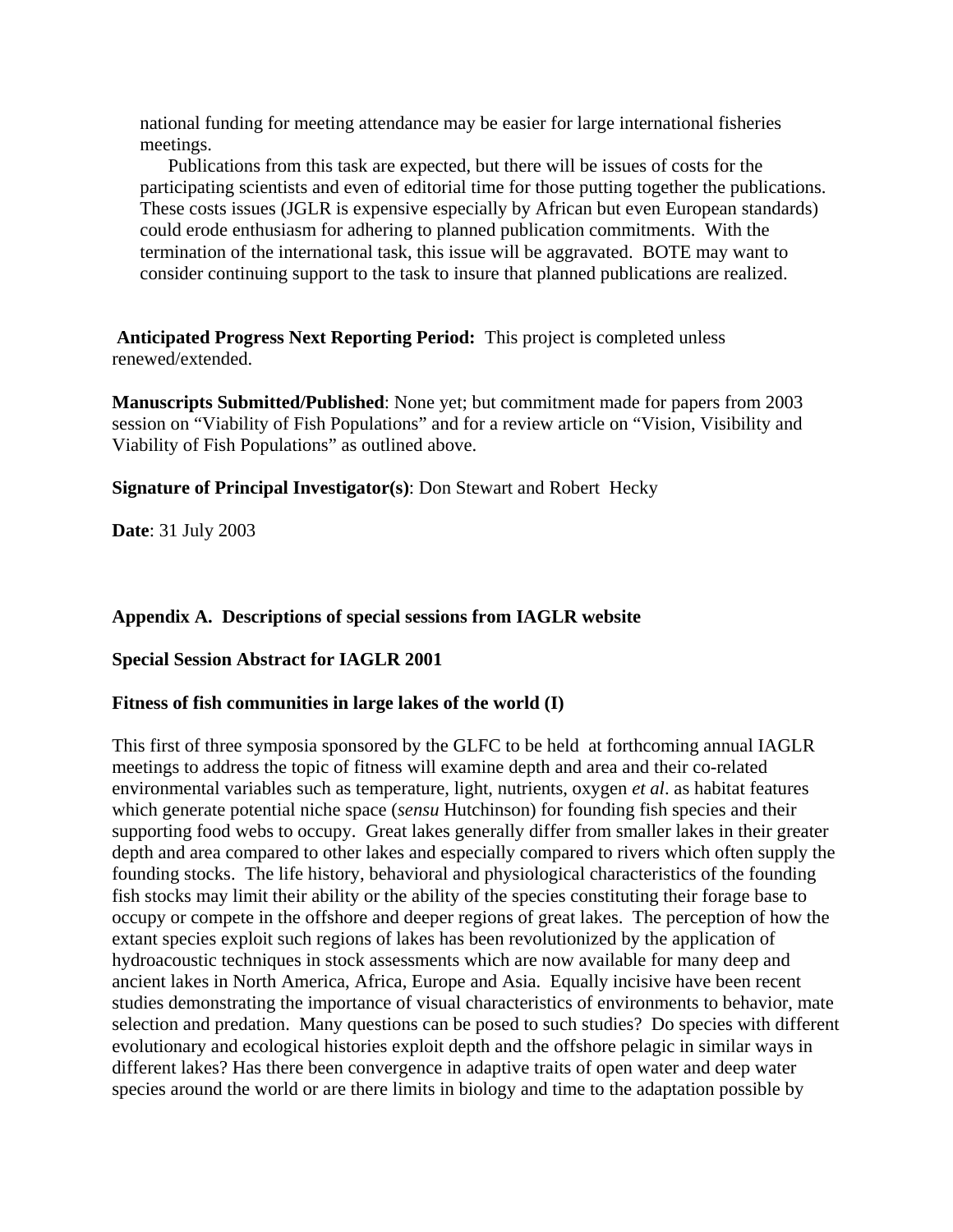founding stocks? If there are limits, does this make pelagic and deep water communities vulnerable to exotic invasion, trophically inefficient or at risk of extinction by environmental disturbance? Scientists working on large water bodies around the world are invited to share their knowledge and hypotheses concerning adaptation and evolution in great lakes fish stocks and food webs.

### **Vision, Visibility and Viability in Fish Populations**

Fishes rely on their vision to interpret and exploit their environment. Vision is fundamental to habitat selection, schooling, predator-prey interactions, predator avoidance, and mate selection. Therefore, the success of fish populations is directly influenced by their inherent ability to receive and process optical information from their environment. Around the world, lakes are under a variety of stresses that can alter visibility for fishes and thereby alter fitness of populations. In the Laurentian Great Lakes optical clarity in many areas has improved over the last few decades as algal populations decline because of P control and the filtering activity of exotic mussels. In other lakes of the world including the African lakes and Lake Baikal with historically exceptional water clarity, turbidity is increasing due to eutrophication and increased sediment loading. These changes in optical characteristics will have consequences for the viability of fish populations adapted to specific visual regimes and optical habitats. This special session, sponsored by the Great Lakes Fishery Commission, will bring together experts on fish vision, environmental determinants of visibility and those studying consequences on fish populations due to changing visibility. The goal of the session will be to determine the significance of optical changes in global great lakes to the viability of their fish populations and species diversity.

#### **Special Session Abstract for IAGLR 2003**

# **Viability of Exploited Fish Populations in Great Lakes of the World**

Our goal is to bring together fish biologists who are studying sustainability of fish populations that occur in diverse large-lake ecosystems of the world. The dominant fishes in various areas of the world have dramatically different life-history characteristics that will influence harvest potential [e.g., mouth-brooding cichlids in Africa, sculpins in Lake Baikal, salmonines, percids, invasive species like alewife, smelt, gobies, etc.]. A population is considered viable if it is able to sustain itself in the face of human intervention and ecosystem variability. We encourage presentations that are quantitative and comparative analyses among different species, but singlespecies analyses are equally welcome.

# **Appendix B**

Fitness of Fish Populations in Large Lakes of the World by Piet Verburg, University of Waterloo

Factors such as environmental pressure, climate change and species introductions affect the evolutionary fitness of fish species in Large Lakes around the world. Fitness is initially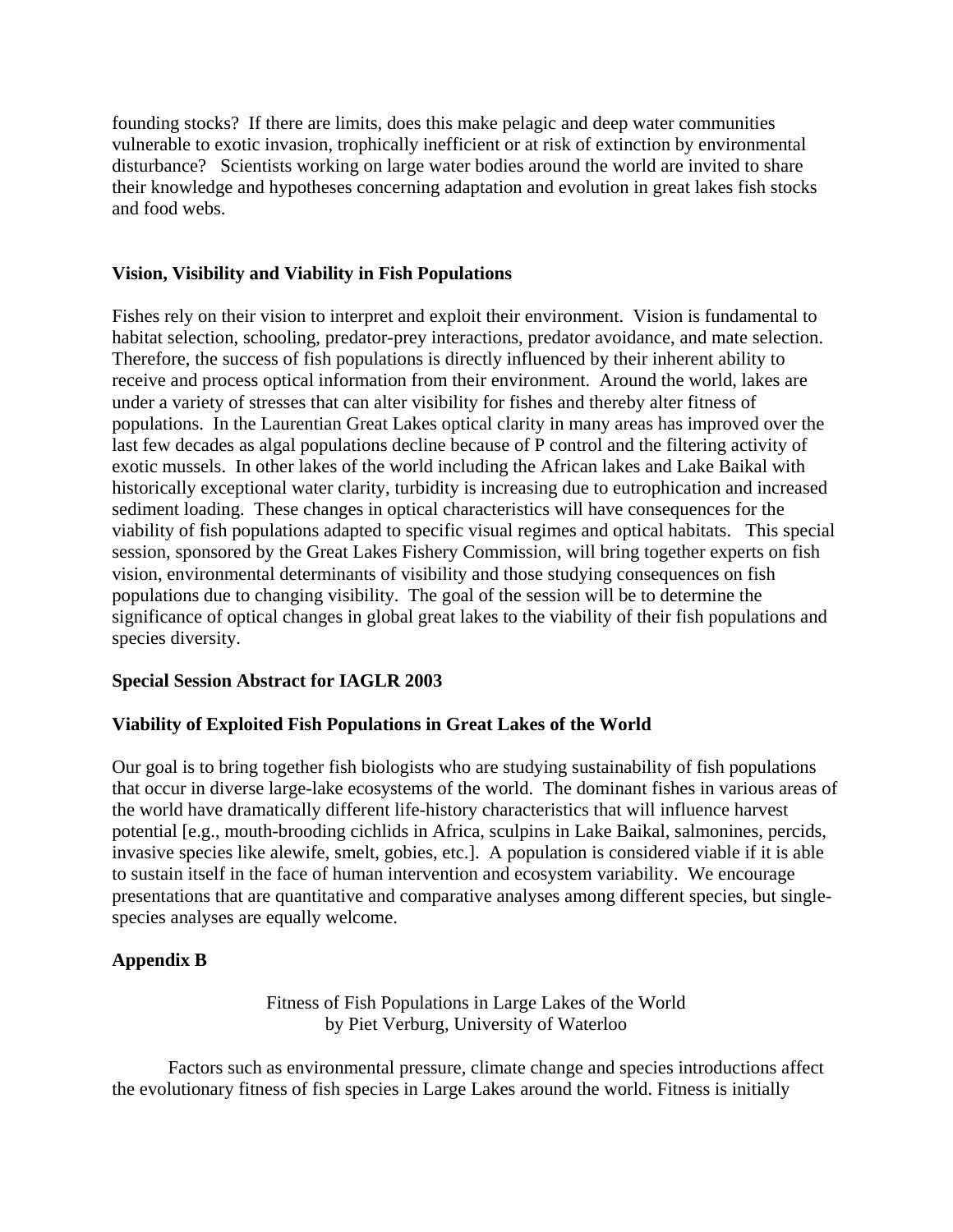determined by the adaptive and reproductive success of ancestors under past conditions. Fitness of fish populations is a concept of interest to the management of fish populations in lakes and past and extrapolated prospective change in fitness merits examination. Fish in lakes generally originate from species in large river systems, which are much less ephemeral on geological time scales than lakes. However, Great Lakes supply a vastly different environment and ecological conditions for fish species to adapt to and exploit, compared with the riverine habitats of their ancestors. Though there are trophic similarities between pelagic fish communities in large tropical and large northern lakes, they evolved from different taxa and have developed different biological properties in response to their environment. Those in northern lakes typically have seasonally varying growth rates, relatively high fecundity, and varying age and size at maturity. In the warm tropical lakes seasonality is near absent, fecundity lower, but reproduction continuous, and age and size at maturity is relatively constant.

Upon formation of the lakes, adaptation of founding fish species to their new lacustrine environment is subject to natural selection. Having to evolve and adapt in a geologically short time and being restricted to taxa available in the catchment before the formation of the lake, the relative fitness of lacustrine species may often be suboptimal even under low environmental stress. Now, with modern environmental conditions changing rapidly in many lake systems, the natural selection process is affected, and native fish species may become less well adapted to their lacustrine environment. This relatively low fitness of native stocks may lead to major shifts in the faunal composition of large lakes as environmental and faunal conditions change. Introduced species can compete for resources and habitat and alter fitness of native species. Zebra mussels for instance in the North American Great Lakes direct energy flow from the pelagic to the littoral, with complex consequences for the native fish species.

The East African Great Lakes are each isolated systems, each containing generally hundreds of endemic fish species. Especially cichlids adapted well to the lacustrine habitat in East Africa, but species flocks also originated in other fish families. Evolution and radiation in fish species was explosive in these lakes, with many specialists filling the new trophic possibilities. The relatively young Laurentian Great Lakes are interconnected by navigable waterways. The number of endemics in the East African Great Lakes is often over 80 %, while in the Laurentian Great Lakes, with a lower total number of fish species (159), endemicity is only 3 %. Species introductions have been relatively numerous in the Laurentian Great Lakes, with 23 exotic fish species, compared with the African lakes. Like the African Great lakes, also the old and isolated lake Baikal in Siberia, where the sculpins radiated into a species flock, has a high degree of endemicity (60 %) and 6 introduced fish species. Though introduced species numbers are low in the African lakes, the introduction of the Nile perch in Lake Victoria has had a dramatic influence. The Nile perch became very abundant in little more than a decade and decimated native fish species. Several hundred fish species were lost. Also eutrophication in Lake Victoria has contributed to loss of fish species through reduced light penetration causing loss of chromatic volume, reduced benthic algal depth distribution, and deep water hypoxia. Foodwebs in Lake Victoria were dramatically altered in as little time as a decade. In the temperate lakes pollution is more of a concern. In Lake Erie, the presence of sediments contamined with PCB's and other compounds, is linked with high rates of abnormalities in fish, up to 75%.

In the relatively undisturbed Lake Tanganyika, the main environmental changes over the past century are the result of high fishing pressure since the early sixties on the few pelagic species and the effects of climate warming. The primary production in the offshore foodweb is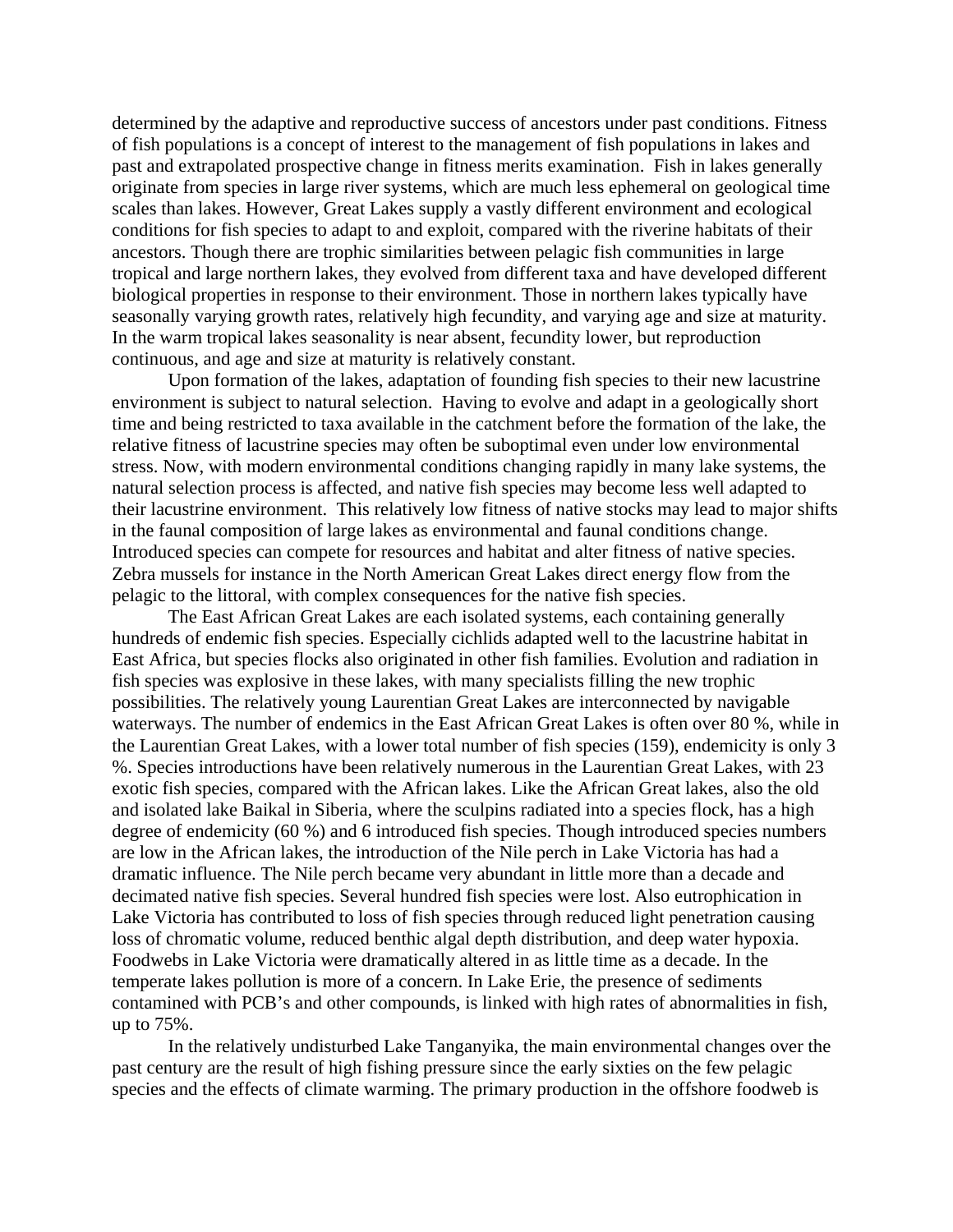maintained by seasonal and local inputs of phosporus, nitrogen and silica by upwelling and recycling in this deep meromictic lake. Annual differences in upwelling, and a general decrease of upwelling intensity and mixing due to climate warming, have a major effect on the production and may force changes in the foodweb and in the fisheries. The major pelagic planktivores in the relative simple offshore foodweb of Lake Tanganyika are clupeids, while those in Lakes Victoria and Malawi are cyprinids. Clupeids are of marine and pelagic origin, and have sometimes been considered more efficient by adaptation to the offshore environment of Large Lakes than cyprinids which as a group are predominantly riverine. A comparison of the fitness of these groups by study of growth parameters revealed no substantial differences in their performances. Therefore, there would be no potential benefit from a proposed introduction of clupeids to Lakes Victoria or Malawi.

Fitness predicts success for progeny in an environment similar to that in which their ancestors were successful. In changed environments there is a need to monitor the ecological fitness of key fish populations. Climate warming will decrease the fitness in Pacific salmon. Migration and reproduction are affected by high temperatures, increasing energy use during migration and spawning and slowing growth rates. The salmon are affected in each stage of their life history by increased water temperatures, resulting in smaller fry, greater predation risk, a development out of phase with the spring plankton bloom and decreased energy reserves during migration. With an expected temperature increase of 3 °C this century, the expected weight loss in Pacific salmon is c. 10%. Extirpation at their southern range is expected, with repercussions for the riverine food webs dependent on the salmon.

Concerns for salmon and trout stocks in the Baltic (which in view of its low salinity can be considered a lake) are of a completely different nature. Between 90 and 75% of all salmon in the Baltic are of hatchery origin. The hatchery fish have a less well adapted antipredator behavior, lower variance, lower survival rates, and generally a lower fitness, than fish of wild origin. The abundance of hatchery reared brook trout in tributaries to Lake Superior may also pose a problem for the coaster brook trout population, which are indigenous to the lake but spawn upriver.

With the introduction of many non-native fish species in the North American Great Lakes, the predation pressure for invertivores has shifted from immature to more mature age classes. This has caused an onset of reproduction several years earlier in the native invertivore fish. Also hatchery reared lake trout, a piscivore, reproduce several years earlier than wild lake trout. The trade off between reproduction and growth in the upper levels of the food webs of the Great Lakes has important implications for the fitness of the populations and fishery management.

An especially poignant case of loss of fitness by change of fitness determinants is illustrated by the developments in Lake Victoria. Eutrophication occurred over the last few decades in Lake Victoria through increases of nutrient loads by human impacts. Transparency decreased to such levels that numerous fish species nearly all from the family Cichlidae, which depend on vision for mate recognition, are threatened in their existence. The decreased transparancy by particulate and dissolved matter not only lowers ambient light levels but also narrows the bandwidth of the visible spectrum of light wave lengths by wave length specific absorption. Red and blue are the main colors for males in many cichlids species. Wave lengths of blue and red light, at both ends of the visible spectrum, are both more scattered or absorbed by organic matter than light with colors of intermediate wavelengths. Red and blue colors are therefore often not or less discernable to their potential mates. In Lake Victoria where fish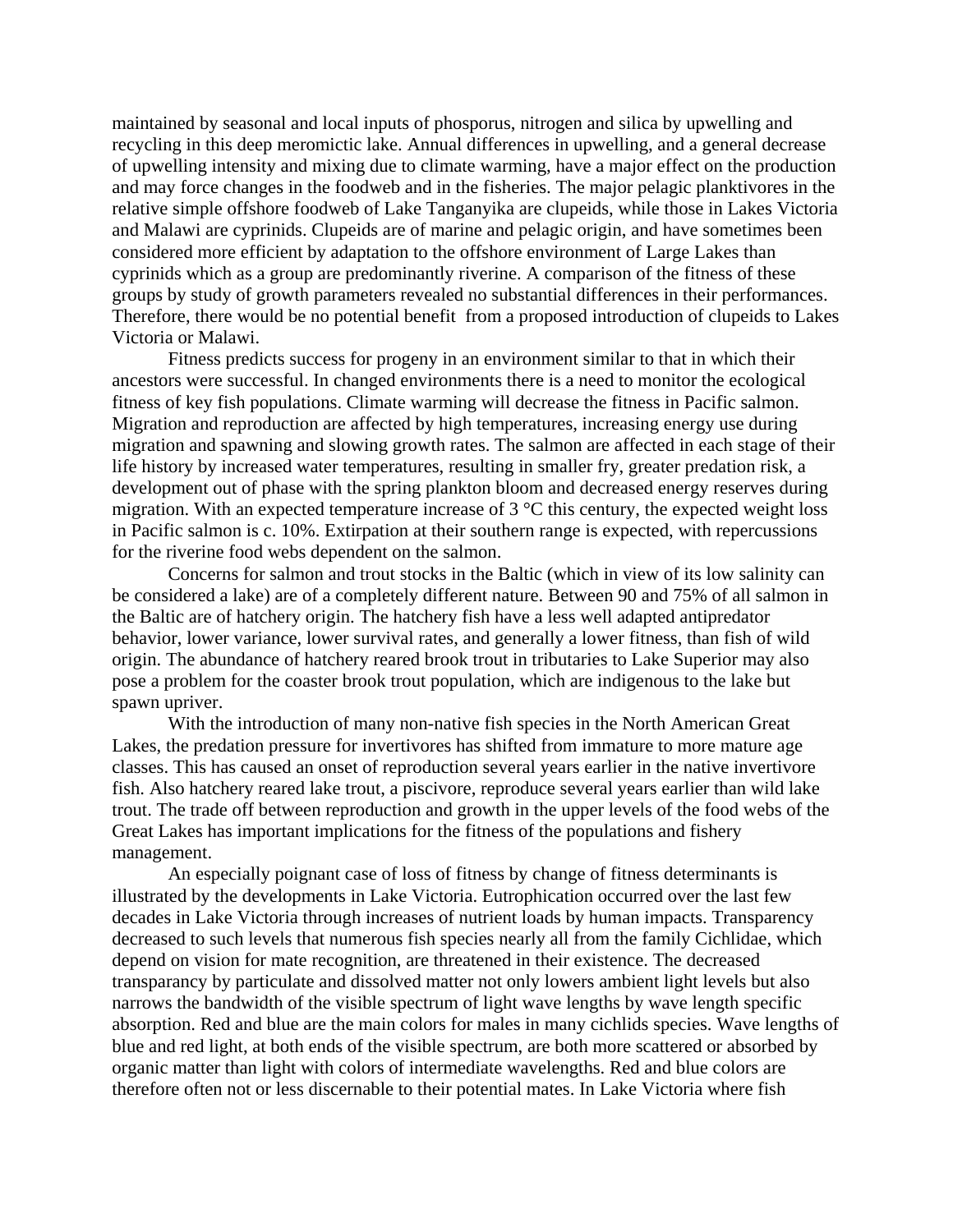species have evolved only since 12 ka BP, and where female mate recognition and sexual selection have been a main driving force of evolution, many species have not yet evolved physiological reproductive barriers. Sexual selection is slowed down, or in the worst case, incipient sympatric species tend to merge and disappear. The decrease of the visual field of fish may also lead to a decrease in prey encounter rate and affect species coexistence and survival by dietary changes, generally towards less specialization and dietary overlap.

In general the increased eutrophication in Lake Victoria will lead to a further loss of diversity by several mechanisms, in this already severely impacted lake. Lake Victoria has the largest total fish catch of all lakes in the world. With eutrophication, large shifts in nutrient cycles occurred, with phosphorus increasing, while silica fell to much low levels. This precipitated a large shift in phytoplankton taxa, from diatoms to predominantly bluegreen algae. Important shifts in the composition of zooplankton and benthic invertebrates followed. The environmental developments favored generalist species and impacted especially the numerous cichlid species, most of which are highly specialized trophically and behaviorly. The pelagic planktivore cyprinids were relatively unaffected. However the introduced Nile perch started feeding on cyprinids after the collapse of cichlids. Monitoring of these developments is of paramount importance to a proper management of the fish stocks and will provide insight into dynamic lake ecosystems functioning under stress. High stability tends to promote narrowing of specializations of fish species and a high fitness. In a dynamic, changing environment fitness decreases and more diverse diets are more of advantage. Only those species with the genetic capability to adjust to changing variability will survive. Adaptability may be related to life history traits or to physiological characteristics. Limited as they may be in their adaptative possibilities, freshwater pelagic and deep water species may be vulnerable to exotic invasions in disturbed environments. The concept of fitness can be of pragmatic use in fisheries management monitoring population dynamics of key species.

#### **Appendix C.**

#### **Vision, visibility and viability of fish populations**

In the last 50 years there have been substantial changes in the transparency of many large lakes around the world. Fish species are affected by such changes either indirectly through the food chain or directly depending on their feeding and other behavioral strategies. In this session of the 45<sup>th</sup> Conference on Great lakes Research, fifteen speakers discussed visibility in freshwaters and the physiology and importance of vision in fish.

The transparency of aquatic ecosystems is a master variable affecting their physical properties (hydrodynamics), chemistry (photochemistry), and biology (trophic dynamics). It is a sensitive and dynamic property determined by natural processes in watersheds and lakes adding dissolved color and suspended particles, but it is also affected by anthropogenic activities: eutrophication, acidification, coastal and bottom erosion, watershed disturbance, climate change, and species introductions. Fish, as highly visual animals, will be affected by transparency changes at all time and space scales. Our current understanding is too limited to appreciate the possible affects of transparency in determining fitness and success of fish populations, and it is urgently needed to greatly improve our characterization and understanding of "visual" habitat in order to make predictions about future states of large water bodies..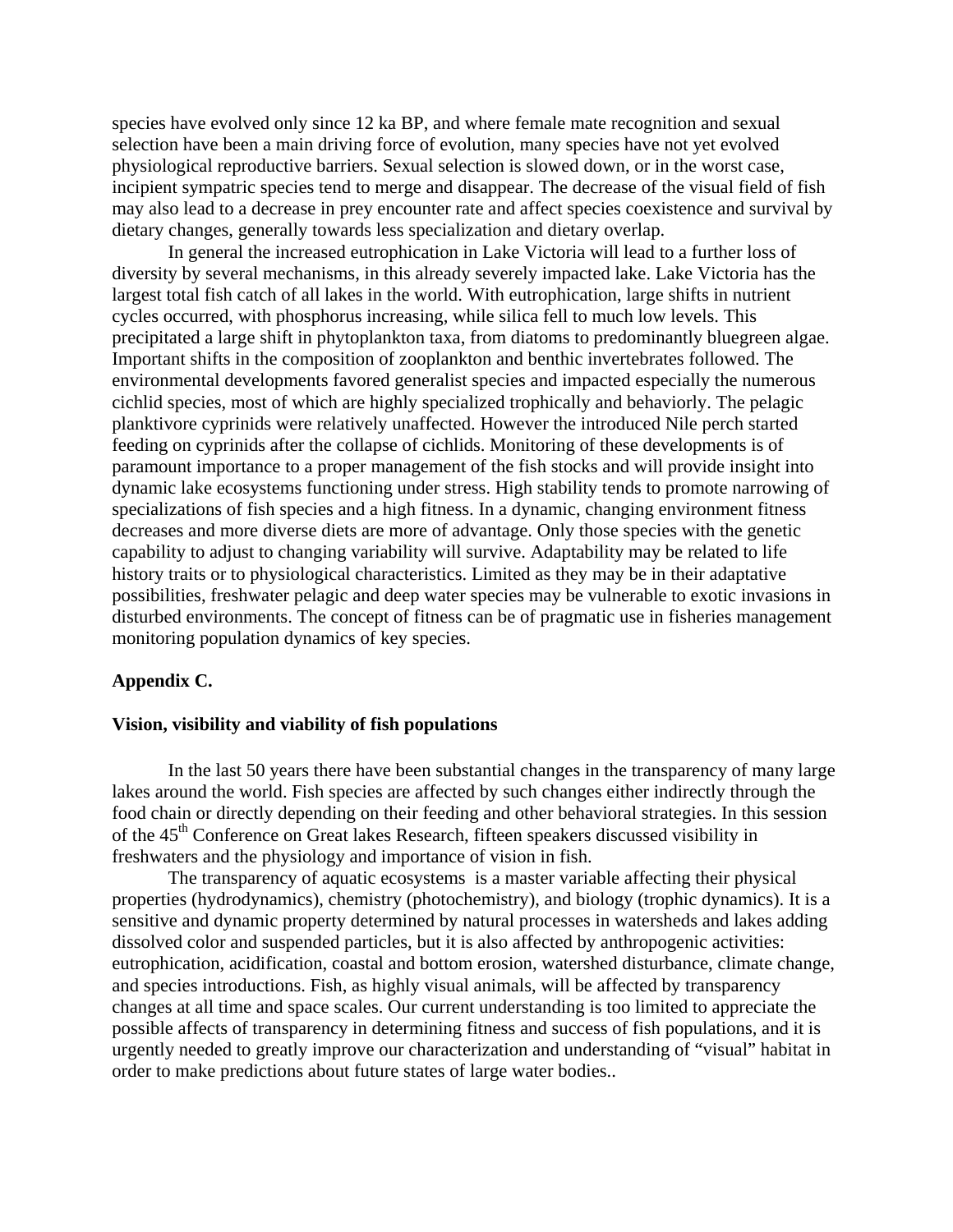Many of the changes in transparency of large lakes were associated with either eutrophication or recovery from eutrophication. Imposed limits on phosphorus loads to lakes have resulted in increased transparency in North American lakes. Exotic species can also have large and various impacts on visibility. The high filtration rates of *Dreissena* in North America have accelerated the return to an oligotrophic state in terms of clarity in the water column of Lake Erie. On the other hand, the exotic Nile perch in Lake Victoria annihilated zooplanktivore cichlid species, which may have reduced graxing pressure on algal biomass accumulation. In Lake Victoria, eutrophication worked in tandem with increased sediment loads and the effects of the Nile perch to increase turbidity. The increase in turbidity likely worked in favor of the Nile Perch as an ambush predator adapted to preying under low light conditions.

The pelagic environment is without any structural hiding sites. The encounter rates between prey and predators is affected by changes in the visual range. Increased light absorption can change dominance from visual to nonvisual foragers. Fishes can perceive their world in different species specific ways. Changes in transparency affects only the sense that depends on visibility, vision. The optical properties of the fish eye are different from those of the eyes of terrestrial animals. Of the fish eye, the part most different from that of humans is the spherical lens. While the lens of the terrestrial eye becomes more elliptical with age, the fish lens remains spherical throughout its lifespan. The lens is the only refractive element of the fish eye; and therefore, determines its optical quality. The pupil does not change in size, does not react by accommodation to light levels and the eye operates always at low f-stop levels. The focal length is determined by the diameter of the lens and is generally equal to 2.5 times the radius. This focal length does not change as refractory power diminishes from the side to the centre of the lens. The focal length may only vary with wavelength (chromatic aberration) or, only in case of a spherical aberration, with the position of the incident light ray on the lens. The variation in refraction by the lens due to lens development with age is the only means of controlling such spherical fish lens aberrations. The optical quality of fish lenses varies between species and within species and this variation can be correlated with visual need, habitat and ecological success of the species.

The benefit of fish vision depends on the transmission of light through the water column. In clear water of low color and turbidity, light of short and especially long wavelengths within the visible spectrum (400-700 nm) are attenuated fastest with depth, until only blue light ( approximately 480 nm) remains. Transmission of light in natural waters is not only dependent on its wavelength. With high amounts of organic matter in the water absorption is more rapid at all wavelengths but the absorption shifts more towards the shorter wavelengths. The spectral distribution of the light shifts from blue to green (550 nm) and eventually to red (630 nm) with increasing dissolved organic matter content.

Most fish species are visual predators, and dependent on light to detect prey. The risk of mortality by predation decreases at lower ambient light conditions, as found either deeper in the water column or by an increase in turbidity. Vertical positioning can change schedules of growth and mortality. Vertical gradients generate a classical trade-off between growth and mortality. Behavioral strategies of fish larvae and zooplankton maximize their fitness, by compromising between optimal depth for growth and visual range that determines risk of predation. Turbulence determines the rate at which zooplankton enters the visual range of larval fish. The range of vision as determined by turbidity or depth therefore governs the influence of turbulence on feeding rates in larval fish. Feeding rates of fish larvae increase both with light levels and turbulence. Mortality of zooplankton and fish larvae increases with predation pressure but decreases when transparency is lower. Small pelagic fish find less food but meet fewer predators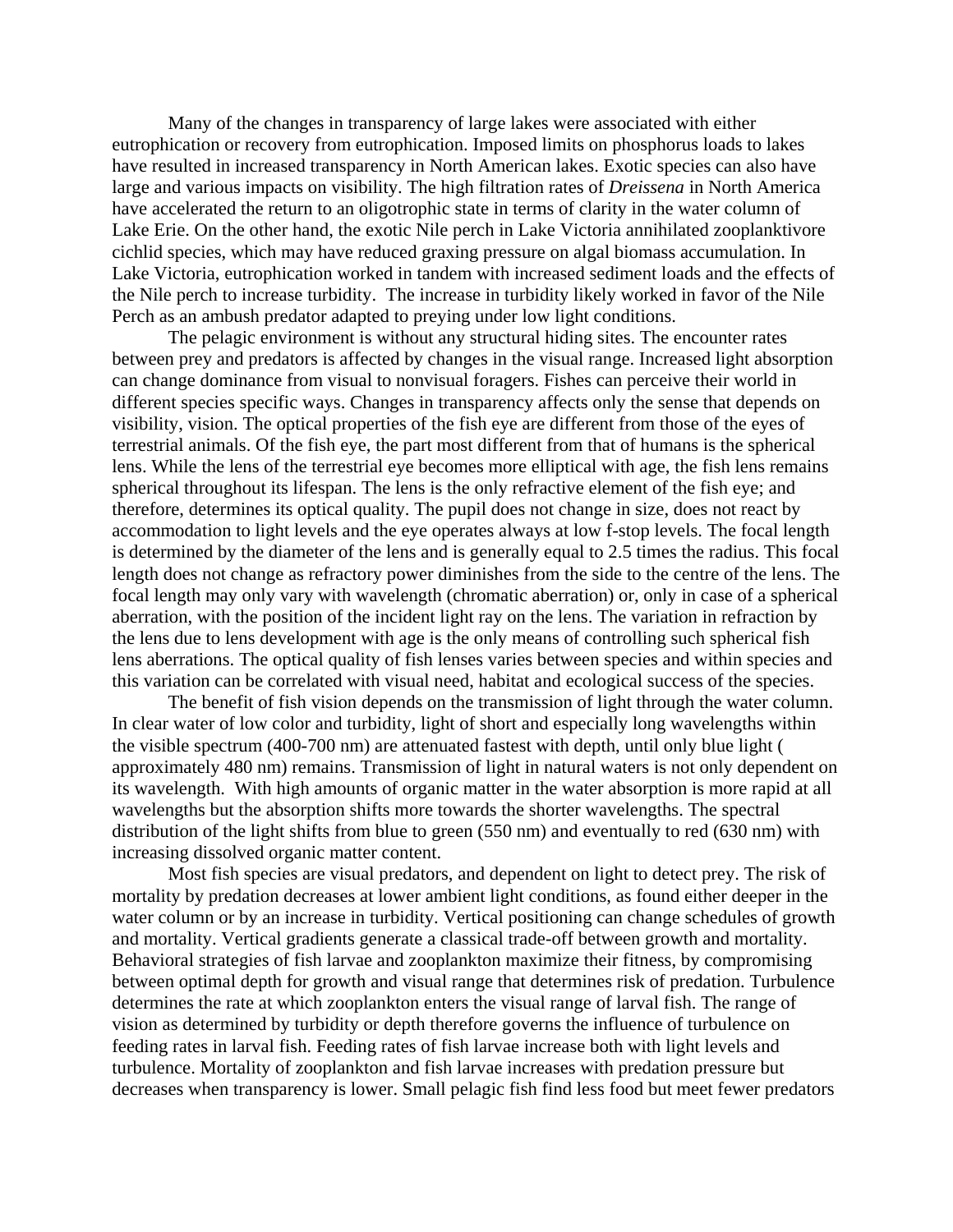at increasing turbidity, which decreases growth rates while increasing their survival. In fact recruitment success increases with piscivory when turbidity is high. At low predation levels turbidity reduces the recruitment success. Light and the optical properties of the water column influences strongly the structure of pelagic food webs. Larger zooplankton stays deeper in the water column as their size makes them too vulnerable in the well illuminated shallower water layers. They are more visible to predators as large objects reflect relatively much of the light passing through the water column. Small prey has a lower risk of predation in the upper water layers.

Visual predation is generally much more effective than tactile predation unless vision is limited by light conditions. Among fish species, visual feeders are more efficient than tactile feeders when light is adequate. The abundance of visual predators, i.e. fish, is inversely related to light extinction when light is limiting for feeding. Planktivorous fish abundance was inversely related to light extinction in Norwegian fjords and for a 32-year Black Sea time-series. Light and optical properties of the water column represent an effective control on the abundance of visual and tactile predators and thereby on marine food web structure. At relatively high light extinctions with depth (i.e. low transparency) non-visual predators such as jellyfish can be favored in the role of main predator of small prey, both in freshwaters and marine systems. However, the tactile feeding jellyfish are much less efficient predators than fish, and zooplankton is both more abundant and larger in size in Norwegian fjords where jellyfish are a common predator. Among twelve sampled fjords on the Norwegian west coast those with higher visibility have higher fish biomass, while jellyfish are abundant in those with reduced visibility. The same was found for planktivorous fish in the Black Sea. The annual mean biomass of Black Sea sprat and anchovy was, for a time series of 32 years, significantly higher in years with high transparency as inferred from annually and spatially integrated Secchi disc measurements. In the Black Sea a decrease in transparency coincided with a dramatic shift from fish to gelatinous predators while the fishery harvest declined.

 Similarly in Lake Tanganyika a small hydrozoan medusa occurs, one of the world's few freshwater jellyfish. It can occur at times in high numbers per  $m<sup>3</sup>$  and, as with jellyfish in the Norwegian fjords and the Black Sea, its abundance is significantly and negatively correlated with Secchi disc depth. Nevertheless Lake Tanganyika is in general a highly transparent lake with maximum Secchi disc depths over 20 m. Jellyfish often constitute a dead end of the food chain, as few organisms can feed on them. When food items on the menu of planktivorous fish are appropriated by jellyfish, the food chain is short circuited and less energy and biomass is channeled to the higher trophic levels.

The colorful fishes of Lake Malawi and coral reefs bear visible witness to the role that vision can play in the ecology of fishes. They suggest a very rich visual ecology and a habitat conducive to the utilization of light as a basis for ecological interactions.

Water has low transmission of visible light and is highly selective for different wavelengths. Especially red light is attenuated quickly, even by clear water, while dissolved materials arising from degradation of organic matter absorb strongly in the blue spectrum. Particles can scatter as well as absorb light. The effects of absorption by water, dissolved coloring matter, particles as well as the effects of scattering are combined in the vertical attenuation coefficient  $K_t =$  $K_w+K_d+K_p+K_s$ , where  $K_t$  is measured as the vertical loss of irradiance I with depth z,  $K_z = -\ln \frac{1}{2}$  $(I_7/I_0)$ . The penetration of image forming light or the attenuation of contrast between an object and its background can be estimated by the Secchi disk depth observation which is also related to  $K_t$  because light availability eventually would limit Secchi even in particle free water. Scattering by particles affects image forming light, i.e. the attenuation of contrast between an object and its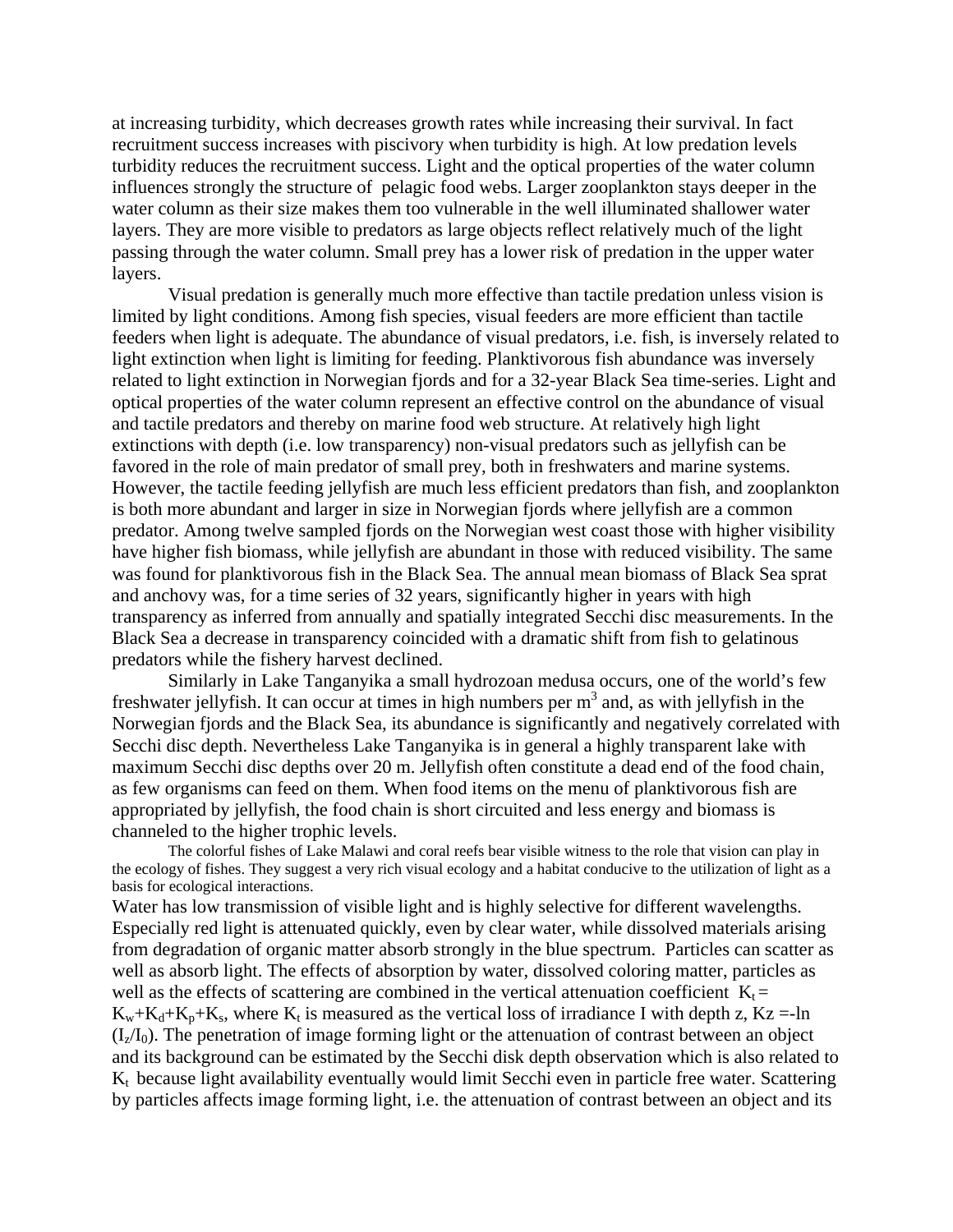background represented by the Secchi disc depth, more than the attenuation of light; but both are important to the visual field of fishes. Scattering efficiency rises rapidly with particle size up to particles over 1 micrometer above which efficiency is independent of size. Most scattering is in the forward direction so the effect of scattering on light penetration is to increase path length to any depth and to disorganize coherent light beams. Consequently scattering has a more direct and significant affect on visibility than penetration of light per se, and it is relatively nonselective spectrally. In Southern Indian Lake in northern Manitoba shorelines were eroded by flooding in 1974-1978 which greatly increased sediment loads into the lake. The contribution by scattering by suspended materials to the attenuation coefficient increased substantially and the Secchi disc depth was affected more than euphotic zone depth. Before flooding Secchi disc depth was 40% of the euphotic zone depth and after flooding it was only 30% of the euphotic zone depth, while the absorption by chlorophyll did not change. Reduced visibility and outmigration resulted in shifts in whitefish (*Coregonus clupeaformis*) populations as inferred from fishing effort data from the fishery after flooding. After flooding, daytime light intensities in the deeper areas of Southern Indian Lake were below those required for schooling and feeding for most fishes.

 In aquatic systems, spectral attenuation and scattering rapidly alter visibility with depth and distance. Species and communities dependent on good visibility for their success may be at risk if conditions of visibility change. Because of accessory pigments, algae can use nearly the whole visible spectrum of light. However, spectral attenuation will rapidly affect the discrimination of colors by fishes and scattering of light by particles cannot be compensated for by visual systems. A consequence is that depth of photosynthesis (trophogenic habitat volume) can be decoupled from visual habitat volume if particle concentrations increase.

Increased light attenuation and reduced Secchi disc transparency in Southern Indian Lake (Manitoba) resulted in *Mysis relicta* entering the water column during daylight which resulted in increase catches of *Mysis* in zooplankton hauls. And in Lake Victoria eutrophication has contributed to loss of fish species through reduced light penetration causing loss of chromatic volume, and reduced benthic algal depth distribution and altering foodwebs as well as causing deep water hypoxia. The number of haplochromine species in littoral habitats in Lake Victoria is related to the spectral transmissivity of the water. Clear waters had more species.

Eutrophication reduces the availability of trophogenic bottom area. Globally there is a strong relationship between total phosphorus and chlorophyll and thereby light extinction by chlorophyll. In offshoe waters with low coloring matter and no sources of eroded mineral sediments , chlorophyll dominates light extinction. Malawi and Victoria are such clear water systems. The relations among extinction of light, chloroplyll and phosphorus can be used to illustrate the effect of eutrophication on the availability of trophogenic bottom area  $(>1\%$  of surface light) for the morphometry of Lake Malawi. The bottom area is approximately linearly related to depth in Malawi but the illiminated benthic habitat decreases logarithmically with phosphorus loading. The cautionary lesson is that the greatest relative loss of trophogenic bottom habitat will occur during the initial stages of eutrophication. Secchi disc depth is also a function of the concentration of chlorophyll and near bottom visual habitat will be similarly affected but to a greater degree because of increasing light scattering. In the African Great Lakes protecting endemic biodiversity especially for littoral fishes which constitute much of that biodiversity will require maintaining clear water conditions. Increasing light attenuation will be primarily due to increased concentrations of suspended matter, in part by high sediment loads carried by rivers and run off due to land use practises which augment erosion, and especially chlorophyll from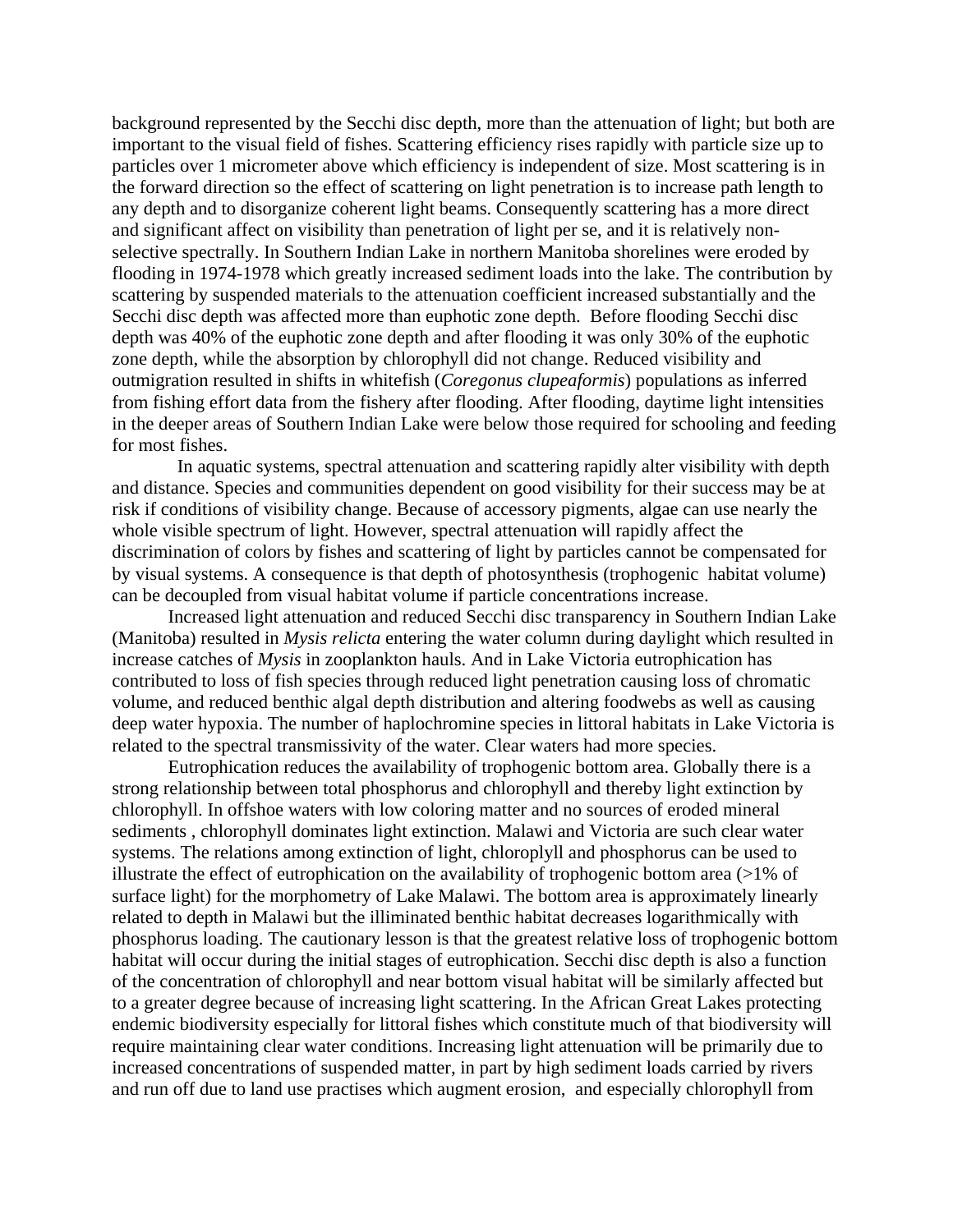eutrophication. The habitat of littoral fishes will suffer from loss of bottom area which supports net primary productivity but loss of visual habitat due to spectral attenuation and light scattering will be even greater. The greatest proportional loss of illuminated bottom area and visual habitat will occur with first changes in nutrient concentrations. Watershed and habitat protection will be the most cost-efficient strategy to maintain biodiversity in these epicenters of freshwater biodiversity.

A conceptual model of effects of variation in optical properties of water on fish diversity involves the interference of organic matter with light transmission, scattering of light by particulate non-living matter, and light absorption by dissolved substances and algae and cyanobacteria. The effect of variation in the amount of dissolved and dispersed matter is twofold. Turbidity and light extinction vary, affecting the visual range of fishes. Secondly the spectral composition of down-welling and side-welling (space) light vary because scatter and absorption are wavelength-specific, affecting color vision of fish. Light transmission properties of water affect, through visual range and colour, e.g. foraging, predator avoidance, communication. Foraging is affected by a reduction in visual range, prey encounter rates and predator specialisation which ultimately reduces species diversity. For visual predators the encounter rates with prey are proportional to the volume of the predator's visual field. Encounter rates determine prey selectivity of a predator. Foraging behavior evolves in a way dependent on its sensitivity to the marginal value: the gain in energy that just balances the cost of obtaining that energy. The time and energy needed to catch a particular prey item must be balanced by the energy gain. The marginal value theorem in foraging theory can be used to evaluate chances of specific prey capture. The probability  $p_2$  of consuming a prey item other than of the preferred kind (type 2) prey) depends on the search time required to find an item of the preferred kind. The search time decides whether a prey item is on the diet of a predator or not. In its general form the marginal value theorem predicts prey selection among *n* types of prey. Because water transparency affects the search time, it affects the breadth of the prey spectrum of a visual predator. Predators, specialized on one type of prey in clear water should include increasingly less preferred prey as their visual field shrinks. Implications for niche partitioning and species coexistence are inevitable. Good visibility will lead to ecological differentiation of functionally different predator species because high prey encounter rates translate into short search times, and high energy returns, allowing each to specialize on a narrow spectrum of preferred prey, e.g. prey fish of narrow size ranges. Everything else being equal, declining transparency predictably leads to convergence in prey spectra. Increased competition will then lead to competitive exclusion when populations are resource-limited. The relationship between visual range and visual encounter rate with prey depends on prey size. Small prey cannot be ignored anymore under reduced visibility. Behavioral changes in prey, such as as a change in the predator detection ability, may affect the relationship. Therefore, with convergence in prey spectra, competition may increase asymmetrically and competitive exclusion of species will follow. Vulnerability to competitive exclusion may depend among other factors on typical prey detection distance. Specialists on prey detectable only at short distance (e.g. benthos, plankton) should be less affected, and might add competitive pressure on others that are forced to share prey with them because their own energetically preferred but long distance-detected prey is no longer encountered at sufficient rates. It is predictable that eutrophic waters favour generalists and small prey consumers, and do not support specialized higher level visual predators. Lake Victoria can function as a model system where an increased eutrophication coincided with a dramatic simplification in the fish community and loss of most piscivorous species. Until about 20 years ago >100 piscivorous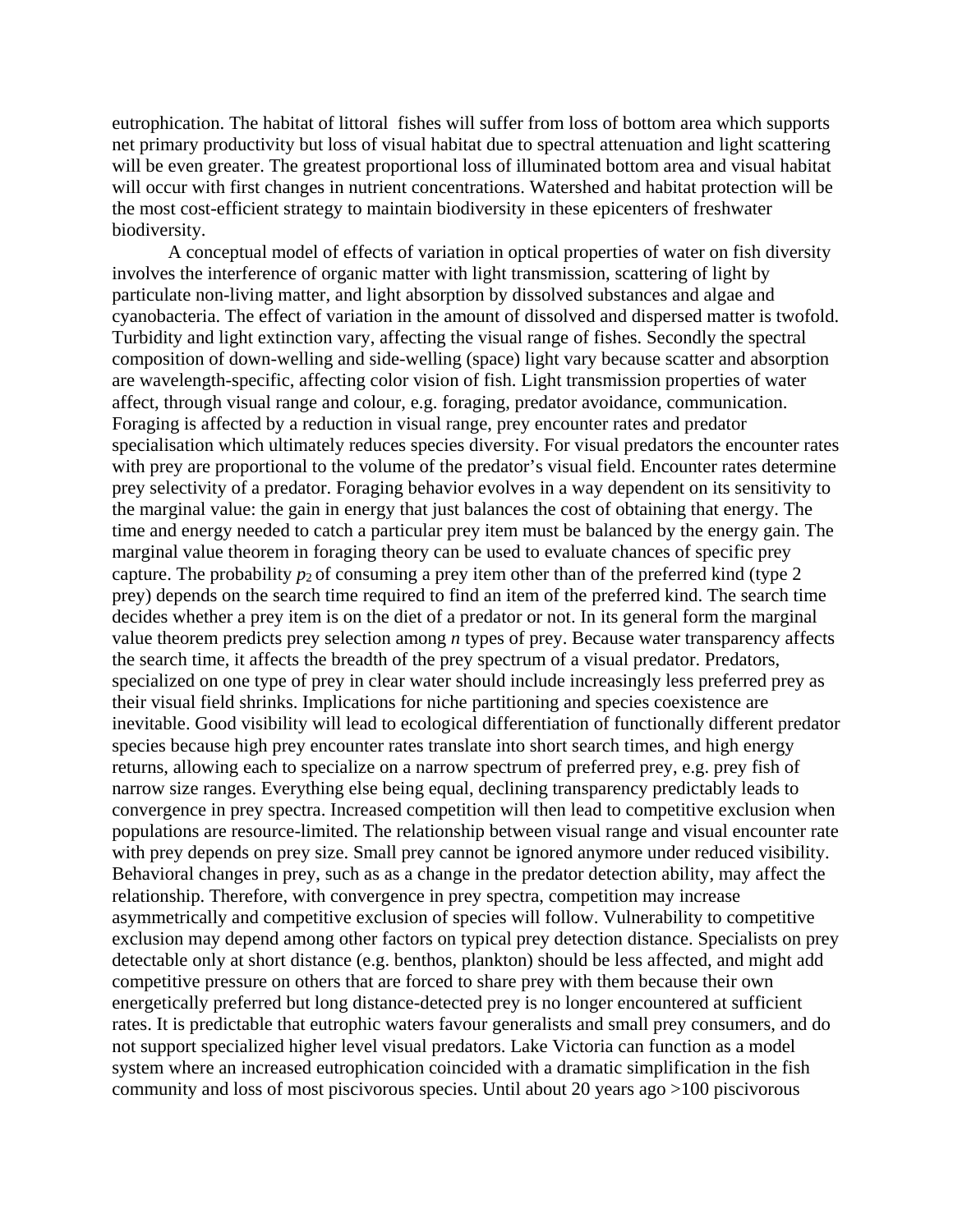cichlid species partitioned the prey spectrum largely along two axes: prey size and water depth. Within 20 years all but about 10 very small species disappeared, and 1 big but generalized predator (the introduced Nile perch) boomed. The variation in extinction curve slopes among cichlid genera is consistent with the hypothesis that impaired vision is one of the determinants of extinction risk. Predators on larger, more evasive and deeper living prey were lost faster than others. Of algae feeders and those that prey on soft bottom insects only 40 % of those present around 1980 became extinct while of the piscivores less than 20 % remained by the early 1990ties and none of those that fed on deep zooplankton. In this time Secchi disk depth redcued from 2-3 m down to 1.2-1.6 m.

Variation in the spectral diversity of ambient light affects color vision of fish. Fish often have trichromatic vision with single cones containing often either a blue- or a UV-sensitive pigment and double cones holding often a green/yellow and an orange/red sensitive pigment in separate cells. Trichromatic vision in shallow water aids in the detection of both light and dark objects. A trichromat is able to detect prey when a broad band width of the light spectrum allows discrimination of dark objects as silhouettes and bright objects by contrast. The ability to discriminate is impaired if the band width of the light spectrum gets narrower. Under low transparency, the wave length spectrum necessary to offset objects from the background is lost. Wave lengths can simply only be reflected from objects if those wave lengths are present in the available light. Hue discrimination is possible in polychromatic environments but is impaired in monochromatic environments. An impaired signal discrimination ability compromises the opportunity for dietary specialisation. A loss of specialisation and increased interspecific competition ensues.

Foraging theory can be applied to the origin of ecological diversity. Ecological theory of speciation predicts that intraspecific competition (frequency and density dependent selection) exerts selection for ecological diversification, e.g. divergence of preferred prey sizes. However a response to such selection can occur only where prey encounter rates allow alternative specialisations. Complexes of trophic morphs or species in post-glacial lakes are almost all in clear lakes. Examples are arctic charr (up to 4 morphs), threespine stickleback (2 morphs), lake trout (2 morphs) and sunfish (2 morphs). The loss of ecological and morphological disparity between sympatric sticklebacks in Enos lake (UK) between 1984 and 2000 was associated with environmental changes and increased turbidity.

Light intensity and the range of the spectrum are important in intraspecific communication. Where fish communicate by exchange of visual signals, e.g. in courtship, changes in water transparency and the color of light both have effects on communication via constraints to signal detection and discrimination that are analogous to the constraints on foraging to prey detection and discrimination. Turbidity affects encounter rate with, and quality (color and contrast) of signals. As in foraging theory, only the encounter rate with the preferred signal matters to determine the likelihood of responding to a less preferred signal. Female preferences for particular male mates are reduced or disappear altogether when the light wave spectrum is narrow and the proportion of hybrids increase with turbidity. The number of cichlid species that can be sexually isolated in sympatry is a function of the width of the light spectrum (which is strongly correlated with water transparency). Eutrophication has a negative effect on the diversity of sympatric prezygotically isolated species.

The effects of variation in optical properties of water can significantly influence the ecology of fish. Although different fish species are affected to different extents, a general prediction, that can largely be derived from the marginal value theorem, is that increased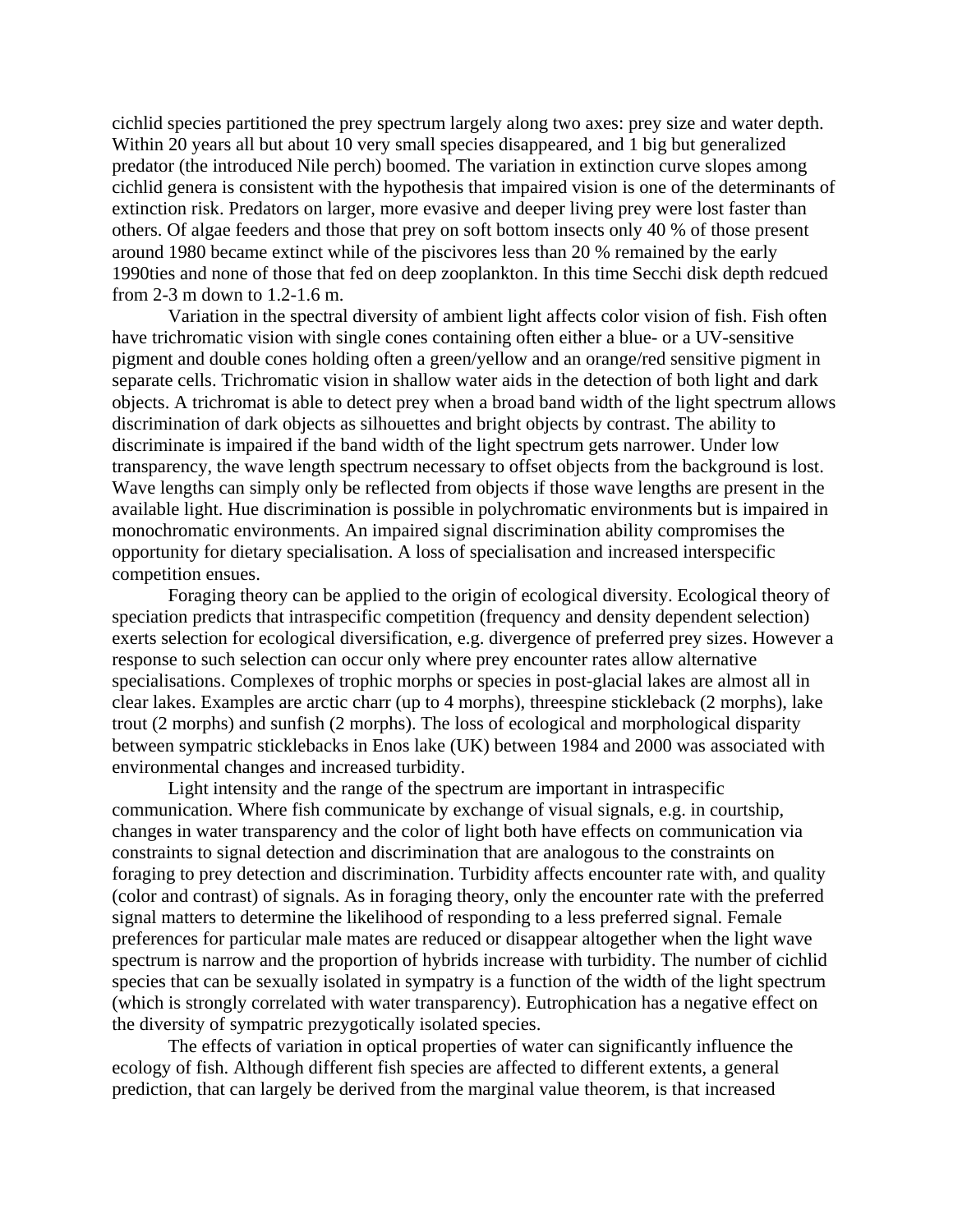turbidity, entailing decreasing visual range, visual resolution, and visual dimensionality, leads to loss of functional and species diversity by mechanisms that are independent of, but may interact with food-web changes. Experimental and correlational studies are needed to further test these predictions.

Ecological and genetic differentiation among haplochromine cichlids in Lake Victoria changes along a transect where transparency varies from 0.5 to 2.5 m secchi disk depth. Species are more similar and species diversity lower at lower transparancy. Closely related species tend to lack postmating barriers to hybridization. Evolutionary theory predicts that low viability or ecological disadvantage of hybrids often hinders propagation of hybrid strains. Lake Victoria haplochromine cichlids do not conform to this theory: they produce fully fertile hybrids under laboratory and natural conditions, yet they constitute one of the most diverse faunas with more than 500 endemic species. This underlines the importance of mate recognition for these species, which in turn fully depends on the intensity of light in their habitat and the width of the spectrum of available wavelengths. Female mate choice is responsible for reproductive isolation among the haplochromine species. Visibility in the water affects visual mate choice. Male color variation is better visible in bright and broad spectral light. With the water quality of eutrophic Lake Victoria blue light does not penetrate far in the water column as it is attenuated faster than light in the red part of the visible spectrum. Thus blue males are more conspicuous in shallow water, and indeed blue species are relatively more common in shallow than red species. Between two closely related cichlid species in Lake Victoria, one of blueish color (*Pundamilia pundamilia)* and the other containing more red (*P. nyererei*), no intermediates are observed at clear water sites. Their colour differences are extreme and the species are ecologically different. Gene flow was found to be limited even between colour morphs of the same species and ecological niches are distinct. The blue species lives relatively shallow and feeds on benthos while the red species lives deeper and feeds on zooplankton. With eutrophication the transparency of Lake Victoria dropped from 2-3m to an average 1-2 m in the past 20 years. Intermediates between the 2 species of cichlid are now commonly found in the more turbid sites. The depth ranges of the red and the blue species in turbid overlap almost fully, unlike in clear water, as red colored species shift their habitat to shallower water. Also their diet overlaps in turbid water, with the red species feeding more on benthos than in clear water areas, suggesting niche contraction. Stomach contents analysis provided evidence of the convergence of the diets of the two species. Data on the ratios of stable isotopes of carbon and nitrogen,  $^{13}$ C and  $^{15}$ N, which in fish form reliable and more conclusive tracers of food sources over a longer term than stomach analysis of daily meals can supply, confirmed this. Genetic and ecological differentiation breaks down in turbid water with a loss of reproductive isolation and hybrids appear. The high species diversity in Lake Victoria developed in a very short time, in the past 14,600 years by a very rapid evolution of closely related extreme specialists with a fine ecological niche differentiation. In recent decades much of this high diversity has been lost. Fish species diversity, first decimated by the introduction of the Nile perch, will further decrease as transparency in the lake deteriorates. This was a catastrophic lesson learned in Victora and is clearly applicable to the management of the other highly transparent and biodiverse African Great Lakes

Fish have both rod photoreceptors and cones in their retina. Rods function best under low light such as at night (scotopic vision) while the pigments in cone receptors are useful in daylight (photopic vision). The retina of two species of the genus *Comephorus* in the Siberian Lake Baikal, related to the North American sculpins, contains only rod photoreceptors, no cones. They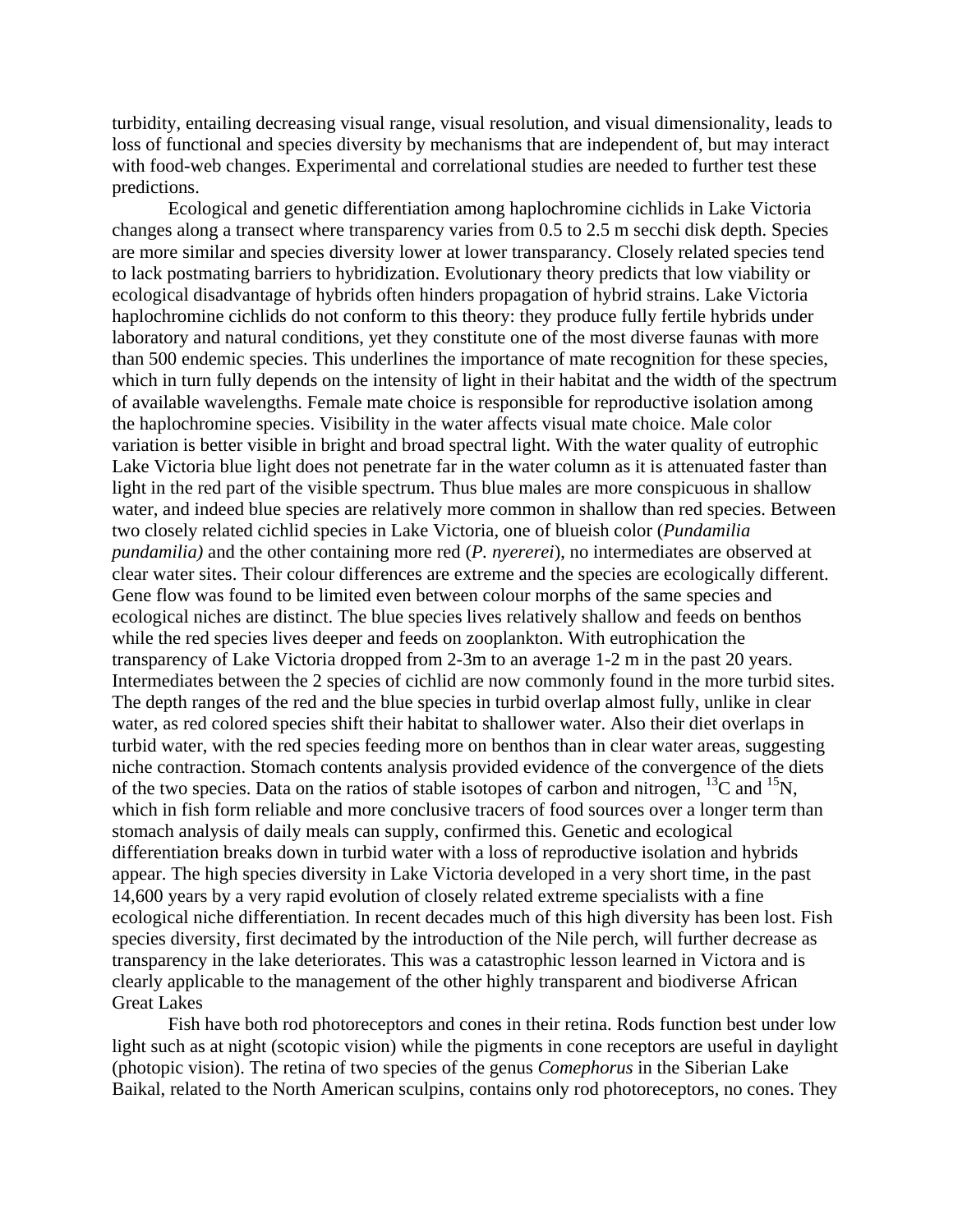inhabit deep and dark pelagic water (from 150 to 1500 m deep) and feed on diurnally vertically migrating zooplankton. Rod photoreceptors are generally used for night vision (scotopic vision ) as opposed to cones which function better at high light levels. The low ambient light levels makes the possession of cones of little use to these species and they have lost them during the long isolation in this ancient lake. These deep water fish species in Lake Baikal have adapted to eternally low light levels where rods function better than cones, by a well developed scotopic vision.

The spectral locations of a fish's visual pigments in the cones is potentially critical to its survival. Visual acuity is generally higher in diurnal fishes than in crepuscular and nocturnal species. Visual acuity improves as a fish grows, particularly in the juvenile phase, as the density of cone photoreceptors increases with growth. Larger individuals therefore can detect objects at greater distances, which increases the search volume for adults compared with juveniles and larvae which often feed on smaller items such as plankton. On the other hand, the broad range of visual pigments available to larval fishes is narrowed during growth. Most fish larvae have a photosensitivity with a wide spectral range, which often includes UV-A light (320-400 nm). Experiment has shown that larvae with pigments which have absorbance maxima at short wave length (such as UV) can in fact feed on zooplankton when exposed solely under short wave length illumination. Foraging by larvae is often more efficient when UV light is available to them. A broad spectral sensitivity with multiple visual pigments in many larval fishes improves the detection of the small, transparent and low contrast targets represented by zooplankton. UV-A light (320-400 nm) is abundant in clear water but it is attenuated faster with depth than light in the spectrum visible to humans (400-700 nm), especially when transparency is low. During their development many fish show a shift in absorbance peaks from (ultra)violet to blue wave lengths as the short wave length visual pigments disappear. This coincides with shifts in diets from zooplankton to larger foods and changes in habitat. UV-A vision has also been demonstrated in adult cichlids in Lake Malawi where water clarity is very high. In the highly transparent water of Lake Malawi fish species can retain their ability to sense UV-A throughout their life span. The main component of the visual pigments is a protein, opsin. The same five genes for the five different cone opsin pigments are present in different species. There is however a marked difference in the expression of these opsin genes between adults of fish species, related to their habitat and life style. The adults of those fish species that live relatively shallow on rocky shores, the mbuna, have a pigment with a peak aborbance of about 370 nm, while those fish which live in sandy habitats do not. It is especially the mbuna in which visual communication between generally drab colored females and brightly colored males plays a key role in mate recognization and mate choice. Other fish species apparently lose their ability to express the opsin gene for UV-A during their development. Changes not in gene sequences but in gene expression may have contributed to the rapid speciation of these cichlids.

Detection of UV light provides not the only cue which is available to fish but not to humans. The polarization of light is also used by some species, for instance by salmons in their navigation. Many fish species can perceive ultraviolet optical stimuli with specialized cone photoreceptors, in addition to those which are sensitive to visible light. UV vision enables fish to detect plane-polarized light. Salmonids use UV polarization vision cues in spatial orientation and their navigation. Many vertebrates have a four cone system with visual pigments. The UVsensitive cone is most sensitive to ~380 nm. The sensitivity of the red, green and UV sensitive cones depends on the orientation of incoming light. Horizontal and vertical polarized UV light is reflected by the red and green sensitive cones onto the UV cones. Polarization vision with UV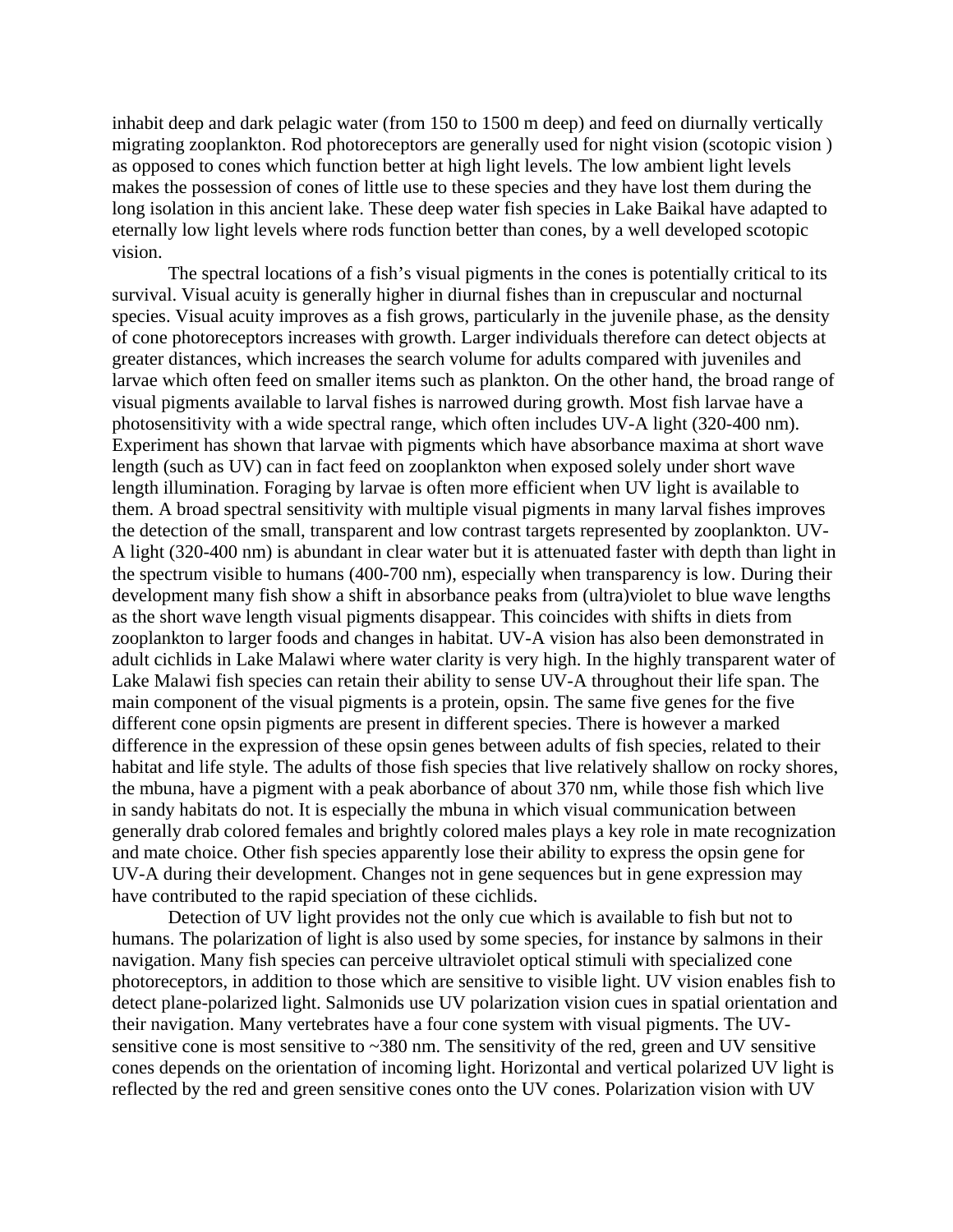cone photoreceptors is present in juveniles and adults but not in smolts and can be induced by thyroxine or by the onset of sexual maturity in adults. Salmonids have the capability of remodeling their visual capabilities as they move into differing visual environments throughout their migratory journeys. Differences in temporal expression of visual pigment genes can potentially lead to speciation. Experiments showed that polarization vision guides spatial orientation in salmonids. UV polarization vision plays an important role in guiding their navigational behavior and allows them to return to their location of hatching while magnetosensitivity and olfaction are also key modalities.

Variable turbidity affects predator-prey interactions. Fish have some control over their chances of mortality, for instance by limiting the rate of encounters with predators. With an increase in turbidity the visual range of fish decreases. Under the assumption that vision is the primary sense for detecting and responding to predators, the role of behavior in predator-prey interactions and prey selection decreases. As a result size-related mortality becomes more random as size-related antipredator tactics become useless in turbid water. However the loss of visual range may be compensated for by the use of other senses. The lateral line, which registers very fine pressure changes, is one of the other senses available to fish in detecting their environment but little is known of its relative importance. For instance alewife catch mysids at night by the use of their lateral line. There is however a large variation between fish species in the development of the lateral line system over the body of the fish. Fish species which are used to low light levels generally have a better developed lateral line system. With a reduced visibility a shift may occur in the fish species community composition towards species with a higher degree of development and sensitivity of the lateral line system. Some fish certainly do better under low light conditions. In the Bay of Quinte, Lake Ontario, a decline in walleye stocks, a fish popular with anglers which prefers fairly cool water and low light levels, followed the reduction in phosphorus loading since the 1970's and the introduction of zebra mussels in the late 1990's. Habitat availability for walleye has decreased, mainly driven by improved water clarity. The Bay of Quinte is now no longer an ideal walleye ecosystem.

Walleye has met with a similar fate in other North American lakes. Lake Oneida (NY) with reduced phosphorus loads since the 1970's changed from an eutrophic lake to an oligotrophic lake around 1990. Transparency then reached over 3 m, above the range where walleye are comfortable, and the fitness of walleye in Lake Oneida decreased. Weekly walleye growth data collected since the 1970's indicate that yearling growth rates, mean size and total biomass of walleye are now lower than in the 1970's. Size-selective fishery and predation could however be operating to drive this trend which could confuse the determination of the growth rates. It often is a difficult task to evaluate the effects of each environmental change on the fitness of a given fish species. When environments have substantial changes (e.g., nutrient reduction, zebra mussel invasion), their impacts on fish growth often confound each other in a trajectory of body length over ages. Often different processes affect early and later growth. Mortality of fish depends on their size and therefore on growth rates, as large fish are more successful in avoiding predators. Poor growth leads to disease and winter mortality and population declines.

In a database of hundreds of lakes in Ontario prominence of walleye in a lake's fish community is well predicted by Secchi disc transparancy. The supply of walleye habitat depends on its water clarity, bathymetry and thermal stratification. Walleye presence peaks when the Secchi disc depth is no more than 2 m, while for smallmouth bass and especially lake trout far higher transparencies are optimal. The optical habitat area where walleye can live in a lake is